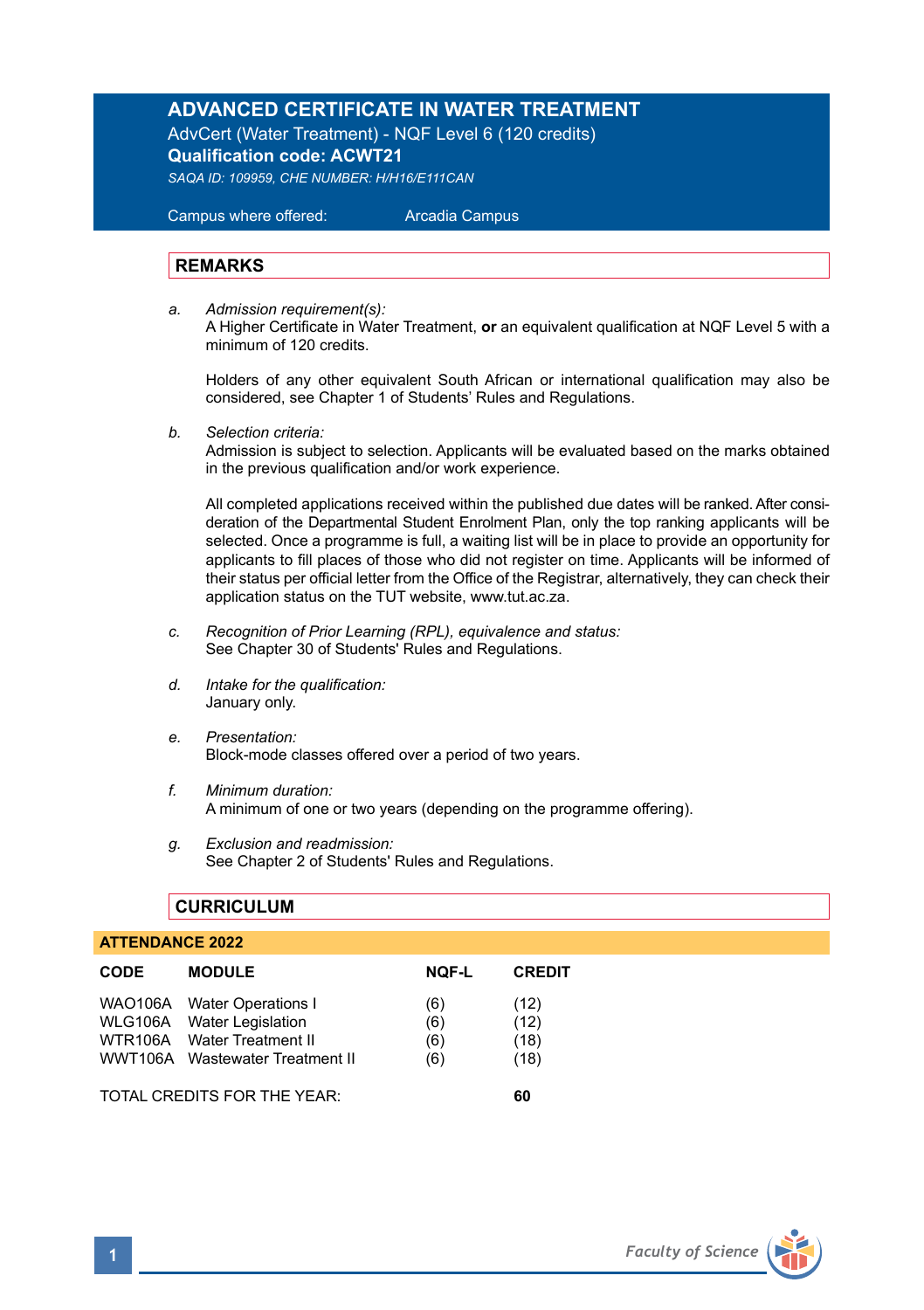# **ATTENDANCE 2023 CODE MODULE NQF-L CREDIT** WAN106A Water Analysis I (6) (21)<br>WCH106A Water Chemistry I (6) (21) WCH106A Water Chemistry I WPM106A Water Plant Management | (6) (18) TOTAL CREDITS FOR THE YEAR: **60** TOTAL CREDITS FOR THE QUALIFICATION: **120**

# **MODULE INFORMATION (OVERVIEW OF SYLLABUS)**

The syllabus content is subject to change to accommodate industry changes. Please note that a more detailed syllabus is available at the Department or in the study guide that is applicable to a particular module. At time of publication, the syllabus content was defined as follows:

**W**

# **WASTEWATER TREATMENT II (WWT106A)** 1 X 3-HOUR PAPER

### *(Module custodian: Department of Environmental, Water and Earth Sciences)*

Characteristics of nutrients in domestic wastewater, advanced wastewater treatment processes: biological nutrient removal including nitrification, denitrification and enhanced phosphate removal and chemical phosphate removal, tertiary wastewater treatment including wetland treatment, sludge treatment processes including: thickening, stabilisation, conditioning and dewatering. Sludge management and utilisation. (Total notional time: 180 hours)

### **WATER ANALYSIS I (WAN106A) PRACTICAL EVALUATION**

### *(Module custodian: Department of Environmental, Water and Earth Sciences)*

Application of the following methods on potable water, wastewater, industrial effluents and mine water samples: preparation and standardisation of solutions, physical parameters, titrimetric analysis, gravimetric analysis, colorimetric analysis and chemical dosages. (Total notional time: 210 hours)

## **WATER CHEMISTRY I (WCH106A) 1 X 3-HOUR PAPER**

#### *(Module custodian: Department of Environmental, Water and Earth Sciences)*

Introduction: Chemical equations, type of chemical reactions, calculations from chemical reaction equations, solutions and concentrations, chemical equilibrium and thermodynamics, factors affecting chemical equilibrium. Acid/base equilibria. Solubility equilibria. Oxidation-reduction equilibria. General principles of the chemical water analysis: sample preparation, titrimetric, gravimetric, turbidity, conductivity, pH, colour, tastes and odours. (Total notional time: 210 hours)

#### WATER LEGISLATION (WLG106A) **1 X 3-HOUR PAPER**

## *(Module custodian: Department of Environmental, Water and Earth Sciences)*

Introduction and background to legislation. National Water Act, 1998 (Act No. 36 of 1998). Water Services Act, 1997 (Act No. 108 of 1997). Blue and green drop certification. Water safety and wastewater risk abatement plan. (Total notional time: 120 hours)

## **WATER OPERATIONS I (WAO106A) 1 X 3-HOUR PAPER**

# *(Module custodian: Department of Environmental, Water and Earth Sciences)*

Water treatment plant safety; sampling and monitoring of unit processes; chemical handling and dosing; efficiency of each unit operation/process and compliance of effluent/product water with standards. Estimation of treatment costs. (Total notional time: 120 hours)